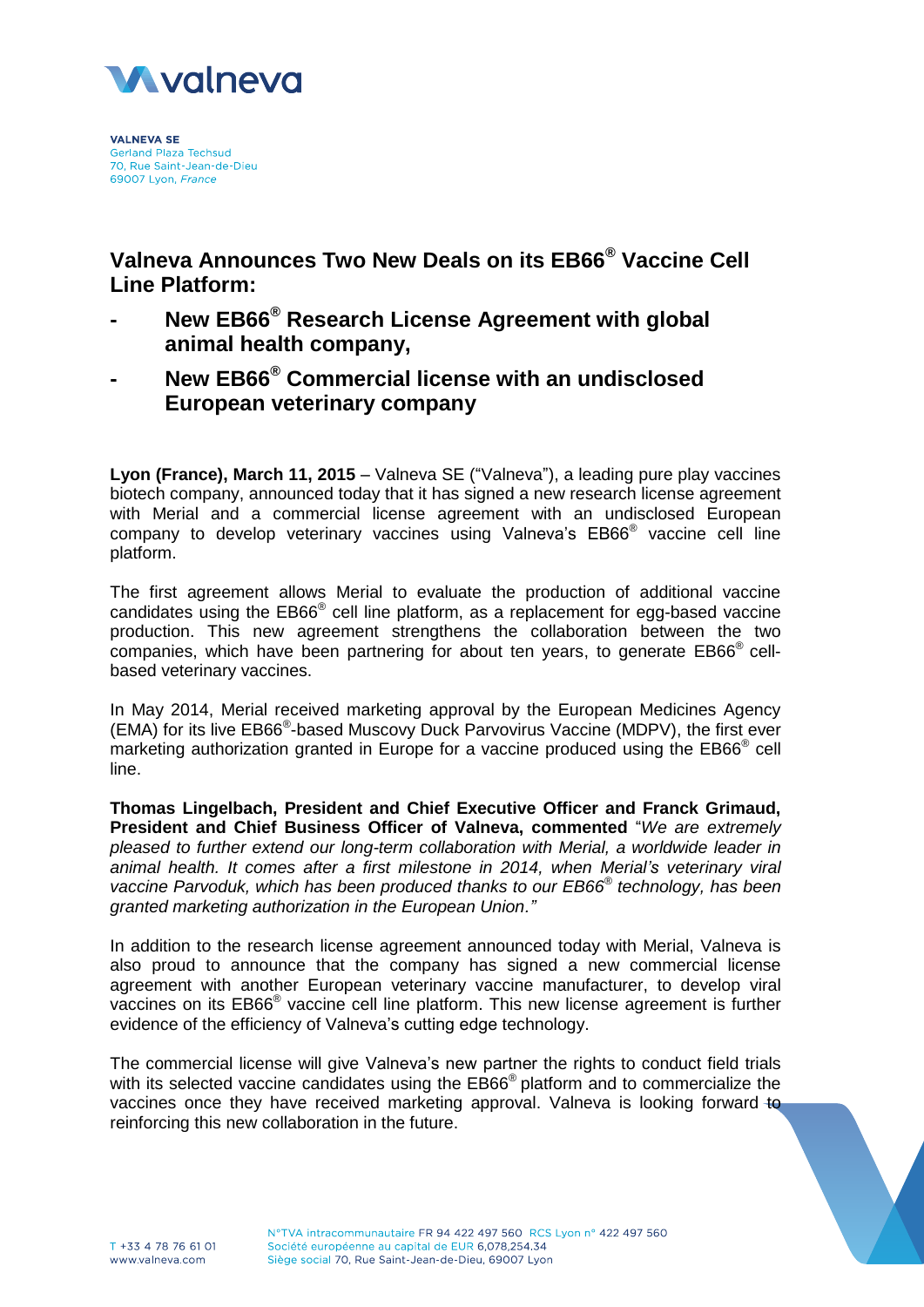

Under the financial terms of the commercial license agreement, Valneva will receive annual maintenance fees and is eligible to receive milestone payments upon the successful achievements of product candidates, along with future royalties on net sales.

The financial terms of the research agreement with Merial were not disclosed.

To date, Valneva has more than 35 license agreements with the world's largest pharmaceutical companies for the use of its EB66® vaccine production platform in both human and animal health vaccines. Valneva's proprietary platform has enabled three veterinary vaccines and one human vaccine to be commercialized.

## **Contacts Valneva SE :**

Florence Hocdée- Leroy Teresa Pinzolits T: +33 (0)228 07 37 10 M: +43 676 845567357 M: +33 642 04 42 14 Communications@valneva.com

## **About Valneva SE**

Formed in 2013 through the merger of Intercell AG and Vivalis SA, Valneva is a biotechnology company developing, manufacturing and commercializing innovative vaccines with a vision to protect people from infectious diseases. The Company seeks financial returns through focused R&D investments in promising product candidates and growing financial contributions from commercial products, striving towards financial self-sustainability.

Valneva´s portfolio includes two commercial vaccines for travelers: one for the prevention of Japanese encephalitis (IXIARO<sup>®</sup>) and the second (Dukoral<sup>®</sup>) indicated for the prevention of and protection against traveler's diarrhea caused by ETEC (Enterotoxigenic Escherichia coli) and/or Cholera. The Company has proprietary vaccines in development including candidates against Pseudomonas aeruginosa, Clostridium difficile and Lyme Borreliosis. A variety of partnerships with leading pharmaceutical companies complement the Company's value proposition and include vaccines being developed using Valneva´s innovative and validated technology platforms (EB66® vaccine production cell line, IC31® adjuvant).

Valneva is headquartered in Lyon, France, listed on Euronext-Paris and the Vienna stock exchange and operates out of France, Austria, Scotland and Sweden with approximately 400 employees. More information is available at www.valneva.com.

## **Forward-Looking Statements**

This press release contains certain forward-looking statements relating to the business of Valneva, including with respect to the progress, timing and completion of research, development and clinical trials for product candidates, the ability to manufacture, market, commercialize and achieve market acceptance for product candidates, the ability to protect intellectual property and operate the business without infringing on the intellectual property rights of others, estimates for future performance and estimates regarding anticipated operating losses, future revenues, capital requirements and needs for additional financing. In addition, even if the actual results or development of Valneva are consistent with the forward-looking statements contained in this press release, those results or developments of Valneva may not be indicative of the future. In